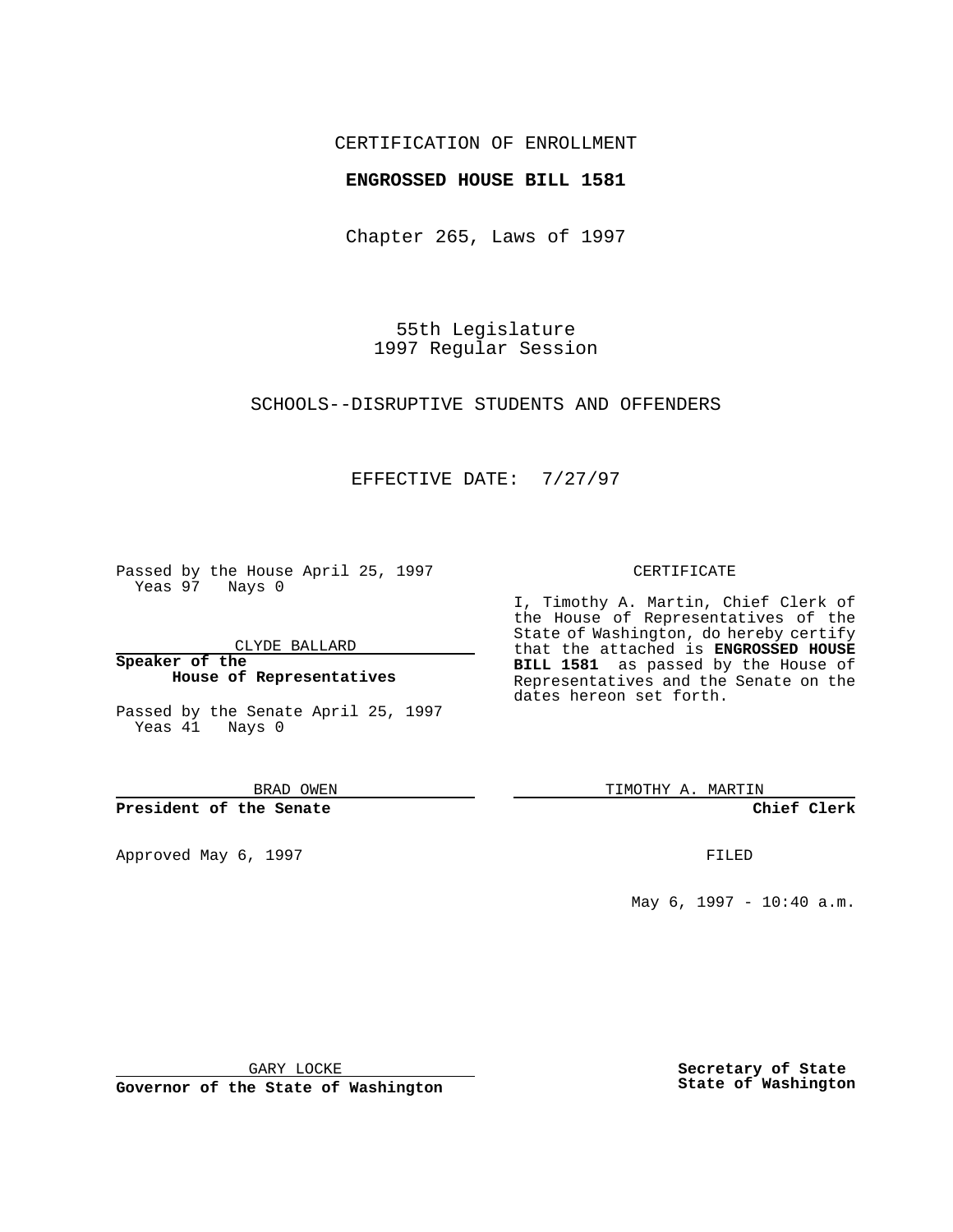# **ENGROSSED HOUSE BILL 1581** \_\_\_\_\_\_\_\_\_\_\_\_\_\_\_\_\_\_\_\_\_\_\_\_\_\_\_\_\_\_\_\_\_\_\_\_\_\_\_\_\_\_\_\_\_\_\_

\_\_\_\_\_\_\_\_\_\_\_\_\_\_\_\_\_\_\_\_\_\_\_\_\_\_\_\_\_\_\_\_\_\_\_\_\_\_\_\_\_\_\_\_\_\_\_

Passed Legislature - 1997 Regular Session

AS RECOMMENDED BY THE CONFERENCE COMMITTEE

#### **State of Washington 55th Legislature 1997 Regular Session**

**By** Representatives Sterk, Quall, Cooper, Hatfield, Kastama, Talcott, Robertson, D. Schmidt, Sump, Mulliken, Johnson, Smith, Crouse, Boldt, Dunn, Sheahan, Schoesler, Carrell, Thompson, Honeyford, Bush, Keiser, Kessler and Morris

Read first time 01/31/97. Referred to Committee on Education.

 AN ACT Relating to schools; amending RCW 13.40.160, 13.40.215, 28A.225.225, 28A.600.010, 28A.600.420, 28A.205.020, and 28A.205.080; adding a new section to chapter 28A.150 RCW; and prescribing penalties.

BE IT ENACTED BY THE LEGISLATURE OF THE STATE OF WASHINGTON:

 **Sec. 1.** RCW 13.40.160 and 1995 c 395 s 7 are each amended to read as follows:

 (1) When the respondent is found to be a serious offender, the court shall commit the offender to the department for the standard range of disposition for the offense, as indicated in option A of schedule D-3, RCW 13.40.0357 except as provided in subsections (5) and (6) of this section.

 If the court concludes, and enters reasons for its conclusion, that disposition within the standard range would effectuate a manifest injustice the court shall impose a disposition outside the standard range, as indicated in option B of schedule D-3, RCW 13.40.0357. The court's finding of manifest injustice shall be supported by clear and convincing evidence.

 A disposition outside the standard range shall be determinate and shall be comprised of confinement or community supervision, or a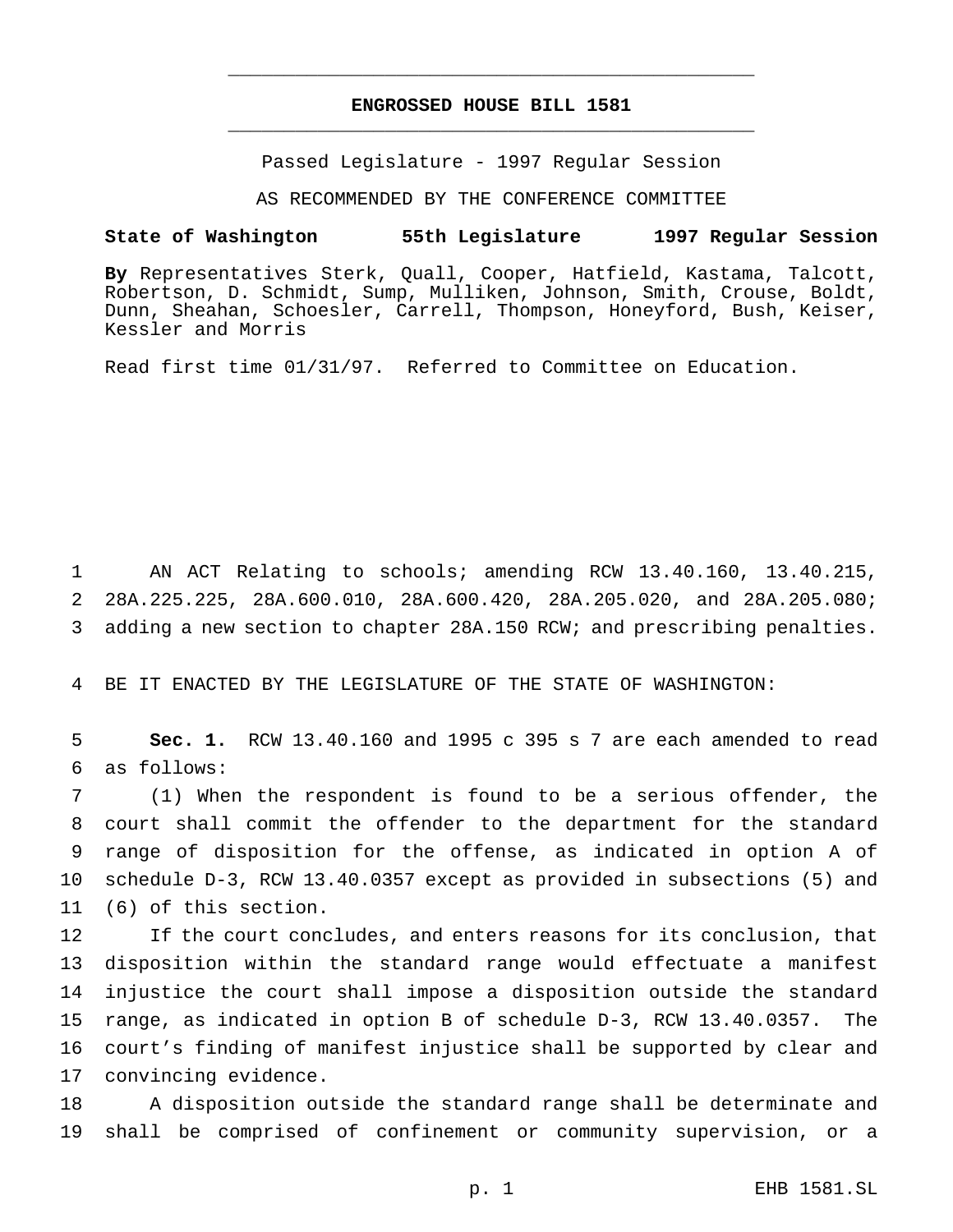combination thereof. When a judge finds a manifest injustice and imposes a sentence of confinement exceeding thirty days, the court shall sentence the juvenile to a maximum term, and the provisions of RCW 13.40.030(2) shall be used to determine the range. A disposition outside the standard range is appealable under RCW 13.40.230 by the state or the respondent. A disposition within the standard range is not appealable under RCW 13.40.230.

 (2) Where the respondent is found to be a minor or first offender, the court shall order that the respondent serve a term of community supervision as indicated in option A or option B of schedule D-1, RCW 13.40.0357 except as provided in subsections (5) and (6) of this section. If the court determines that a disposition of community supervision would effectuate a manifest injustice the court may impose another disposition under option C of schedule D-1, RCW 13.40.0357. Except as provided in subsection (5) of this section, a disposition other than a community supervision may be imposed only after the court enters reasons upon which it bases its conclusions that imposition of community supervision would effectuate a manifest injustice. When a judge finds a manifest injustice and imposes a sentence of confinement exceeding thirty days, the court shall sentence the juvenile to a maximum term, and the provisions of RCW 13.40.030(2) shall be used to determine the range. The court's finding of manifest injustice shall be supported by clear and convincing evidence.

 Except for disposition of community supervision or a disposition imposed pursuant to subsection (5) of this section, a disposition may be appealed as provided in RCW 13.40.230 by the state or the respondent. A disposition of community supervision or a disposition imposed pursuant to subsection (5) of this section may not be appealed under RCW 13.40.230.

 (3) Where a respondent is found to have committed an offense for which the respondent declined to enter into a diversion agreement, the court shall impose a term of community supervision limited to the conditions allowed in a diversion agreement as provided in RCW 13.40.080(2).

(4) If a respondent is found to be a middle offender:

 (a) The court shall impose a determinate disposition within the standard range(s) for such offense, as indicated in option A of schedule D-2, RCW 13.40.0357 except as provided in subsections (5) and (6) of this section. If the standard range includes a term of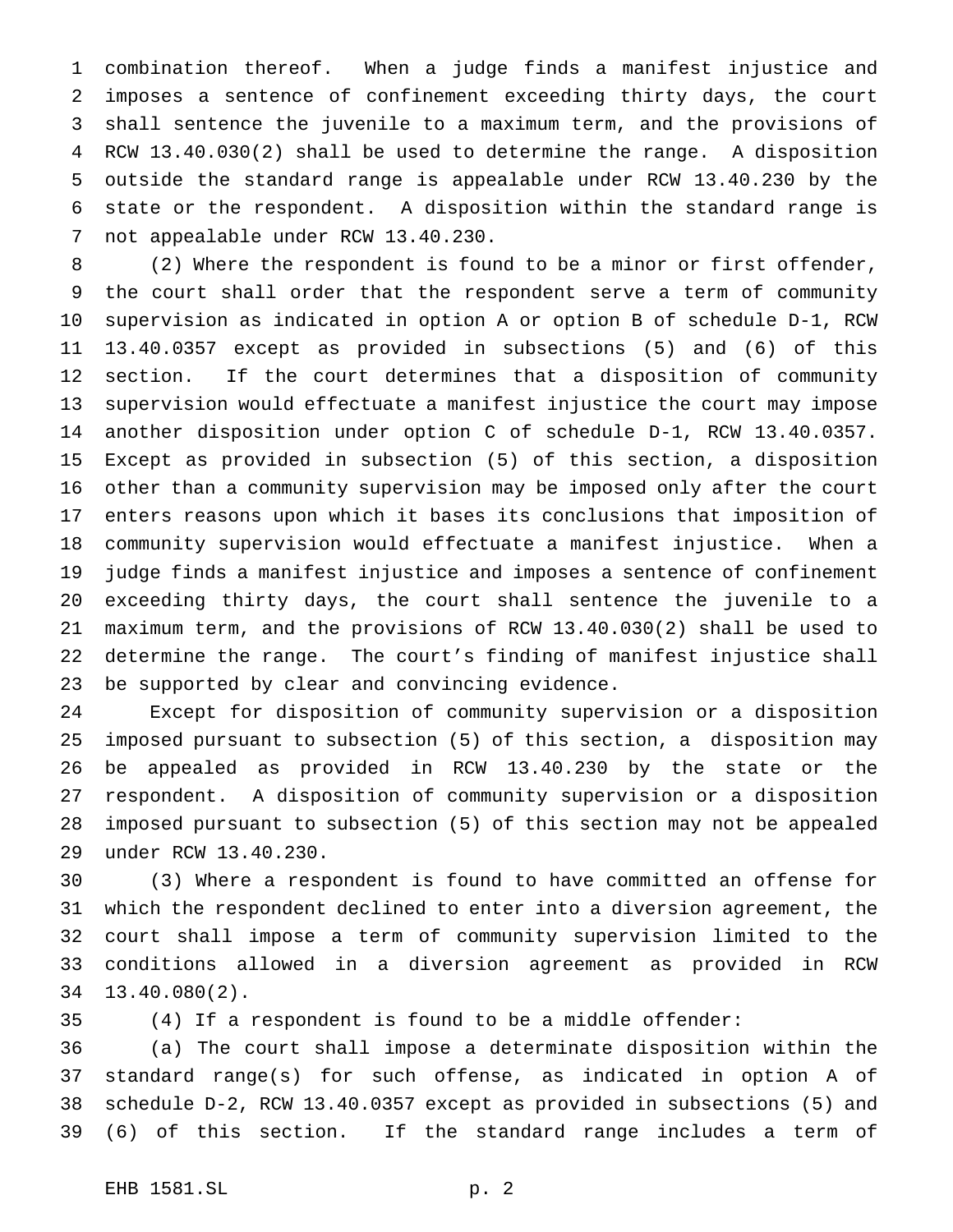confinement exceeding thirty days, commitment shall be to the department for the standard range of confinement; or

 (b) If the middle offender has less than 110 points, the court shall impose a determinate disposition of community supervision and/or up to thirty days confinement, as indicated in option B of schedule D- 2, RCW 13.40.0357 in which case, if confinement has been imposed, the court shall state either aggravating or mitigating factors as set forth in RCW 13.40.150. If the middle offender has 110 points or more, the court may impose a disposition under option A and may suspend the disposition on the condition that the offender serve up to thirty days of confinement and follow all conditions of community supervision. If the offender violates any condition of the disposition including conditions of a probation bond, the court may impose sanctions pursuant to RCW 13.40.200 or may revoke the suspension and order execution of the disposition. The court shall give credit for any confinement time previously served if that confinement was for the offense for which the suspension is being revoked.

 (c) Only if the court concludes, and enters reasons for its conclusions, that disposition as provided in subsection (4)(a) or (b) of this section would effectuate a manifest injustice, the court shall sentence the juvenile to a maximum term, and the provisions of RCW 13.40.030(2) shall be used to determine the range. The court's finding of manifest injustice shall be supported by clear and convincing evidence.

 (d) A disposition pursuant to subsection (4)(c) of this section is appealable under RCW 13.40.230 by the state or the respondent. A disposition pursuant to subsection (4)(a) or (b) of this section is not appealable under RCW 13.40.230.

 (5) When a serious, middle, or minor first offender is found to have committed a sex offense, other than a sex offense that is also a serious violent offense as defined by RCW 9.94A.030, and has no history of a prior sex offense, the court, on its own motion or the motion of the state or the respondent, may order an examination to determine whether the respondent is amenable to treatment.

 The report of the examination shall include at a minimum the following: The respondent's version of the facts and the official version of the facts, the respondent's offense history, an assessment of problems in addition to alleged deviant behaviors, the respondent's social, educational, and employment situation, and other evaluation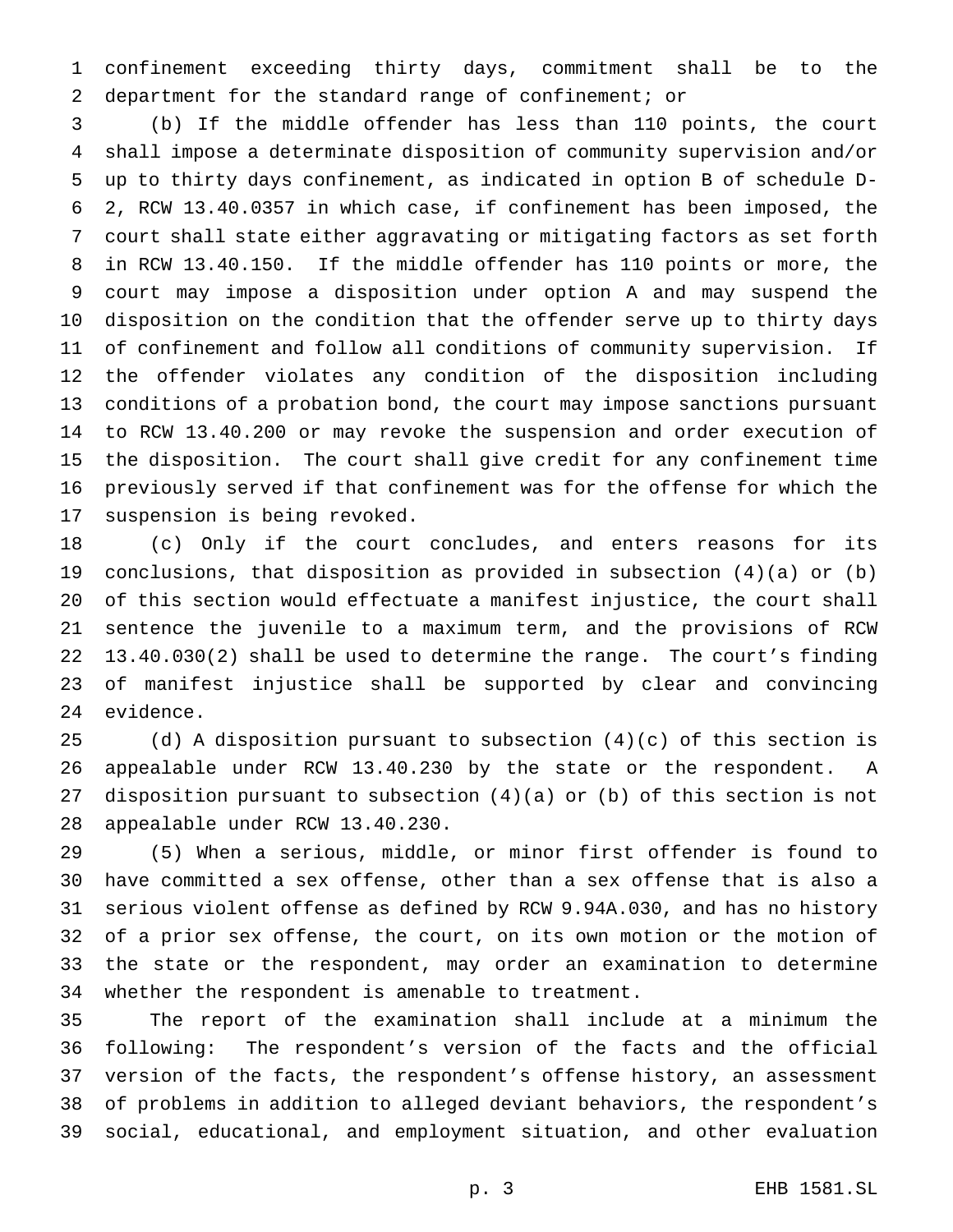measures used. The report shall set forth the sources of the evaluator's information.

 The examiner shall assess and report regarding the respondent's amenability to treatment and relative risk to the community. A proposed treatment plan shall be provided and shall include, at a minimum:

 (a)(i) Frequency and type of contact between the offender and therapist;

 (ii) Specific issues to be addressed in the treatment and description of planned treatment modalities;

 (iii) Monitoring plans, including any requirements regarding living conditions, lifestyle requirements, and monitoring by family members, legal guardians, or others;

(iv) Anticipated length of treatment; and

(v) Recommended crime-related prohibitions.

 The court on its own motion may order, or on a motion by the state shall order, a second examination regarding the offender's amenability to treatment. The evaluator shall be selected by the party making the motion. The defendant shall pay the cost of any second examination ordered unless the court finds the defendant to be indigent in which case the state shall pay the cost.

 After receipt of reports of the examination, the court shall then consider whether the offender and the community will benefit from use of this special sex offender disposition alternative and consider the victim's opinion whether the offender should receive a treatment disposition under this section. If the court determines that this special sex offender disposition alternative is appropriate, then the court shall impose a determinate disposition within the standard range for the offense, and the court may suspend the execution of the disposition and place the offender on community supervision for up to two years. As a condition of the suspended disposition, the court may impose the conditions of community supervision and other conditions, including up to thirty days of confinement and requirements that the offender do any one or more of the following:

 (b)(i) Devote time to a specific education, employment, or occupation;

 (ii) Undergo available outpatient sex offender treatment for up to two years, or inpatient sex offender treatment not to exceed the standard range of confinement for that offense. A community mental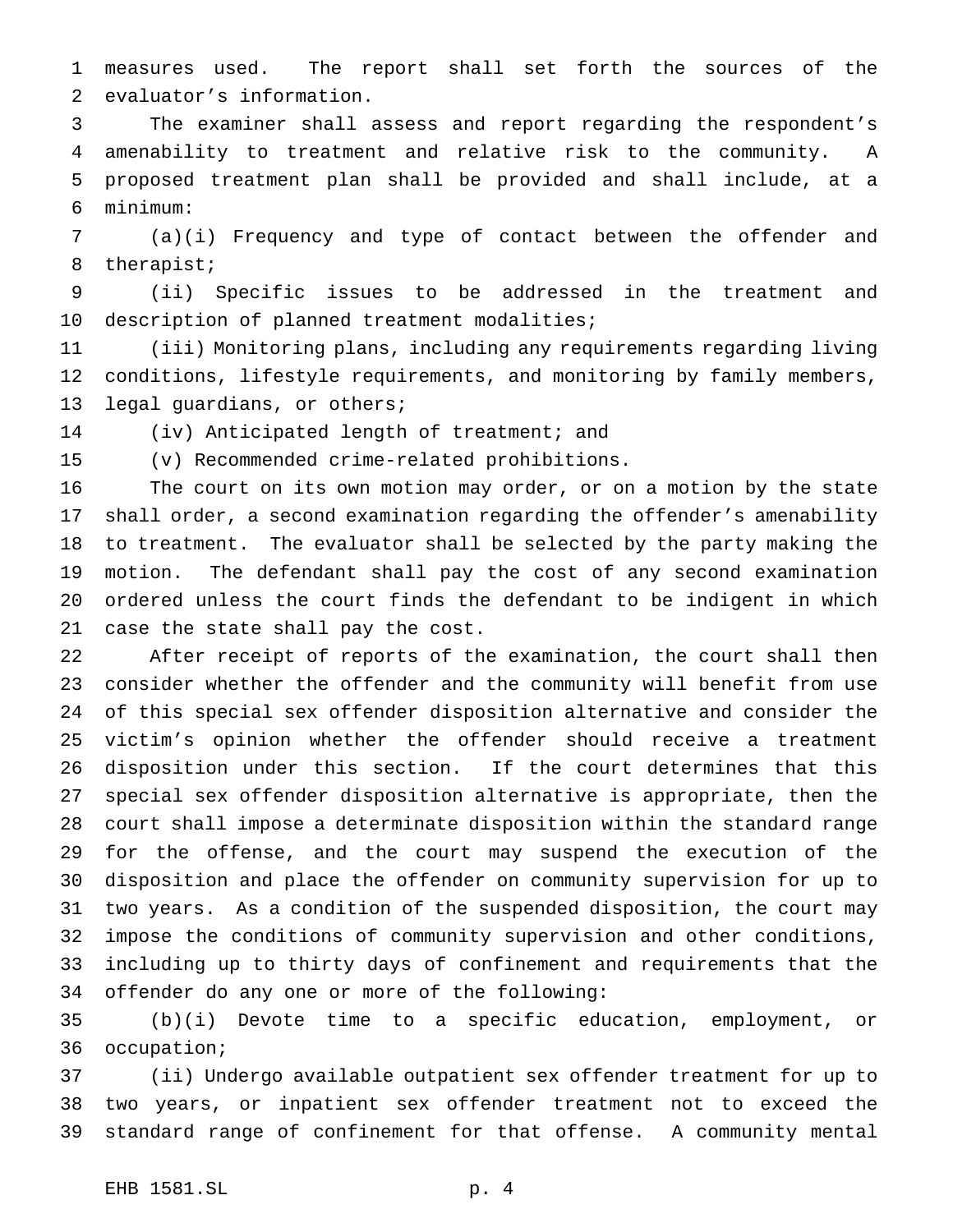health center may not be used for such treatment unless it has an appropriate program designed for sex offender treatment. The respondent shall not change sex offender treatment providers or treatment conditions without first notifying the prosecutor, the probation counselor, and the court, and shall not change providers without court approval after a hearing if the prosecutor or probation counselor object to the change;

 (iii) Remain within prescribed geographical boundaries and notify the court or the probation counselor prior to any change in the offender's address, educational program, or employment;

 (iv) Report to the prosecutor and the probation counselor prior to any change in a sex offender treatment provider. This change shall 13 have prior approval by the court;

(v) Report as directed to the court and a probation counselor;

 (vi) Pay all court-ordered legal financial obligations, perform 16 community service, or any combination thereof;

 (vii) Make restitution to the victim for the cost of any counseling 18 reasonably related to the offense;  $((\theta \cdot \mathbf{r}))$ 

 (viii) Comply with the conditions of any court-ordered probation bond; or

21 (ix) The court shall order that the offender may not attend the public or approved private elementary, middle, or high school attended 23 by the victim or the victim's siblings. The parents or legal guardians 24 of the offender are responsible for transportation or other costs 25 associated with the offender's change of school that would otherwise be 26 paid by the school district. The court shall send notice of the disposition and restriction on attending the same school as the victim 28 or victim's siblings to the public or approved private school the 29 juvenile will attend, if known, or if unknown, to the approved private schools and the public school district board of directors of the district in which the juvenile resides or intends to reside. This 32 notice must be sent at the earliest possible date but not later than 33 ten calendar days after entry of the disposition.

 The sex offender treatment provider shall submit quarterly reports on the respondent's progress in treatment to the court and the parties. The reports shall reference the treatment plan and include at a minimum the following: Dates of attendance, respondent's compliance with requirements, treatment activities, the respondent's relative progress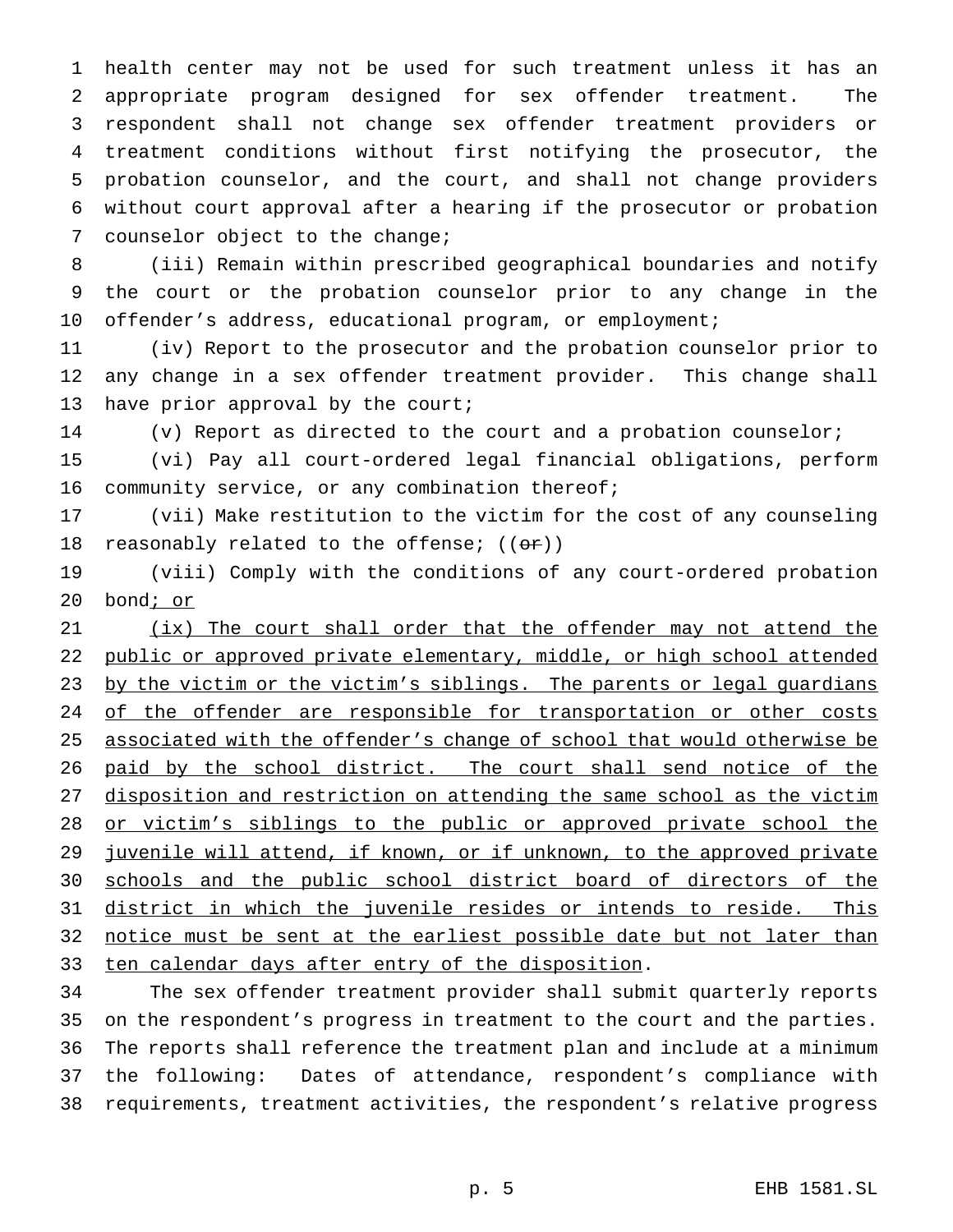in treatment, and any other material specified by the court at the time of the disposition.

 At the time of the disposition, the court may set treatment review hearings as the court considers appropriate.

 Except as provided in this subsection (5), after July 1, 1991, examinations and treatment ordered pursuant to this subsection shall only be conducted by sex offender treatment providers certified by the department of health pursuant to chapter 18.155 RCW. A sex offender therapist who examines or treats a juvenile sex offender pursuant to this subsection does not have to be certified by the department of health pursuant to chapter 18.155 RCW if the court finds that: (A) The offender has already moved to another state or plans to move to another state for reasons other than circumventing the certification requirements; (B) no certified providers are available for treatment within a reasonable geographical distance of the offender's home; and (C) the evaluation and treatment plan comply with this subsection (5) and the rules adopted by the department of health.

 If the offender violates any condition of the disposition or the court finds that the respondent is failing to make satisfactory progress in treatment, the court may revoke the suspension and order execution of the disposition or the court may impose a penalty of up to thirty days' confinement for violating conditions of the disposition. The court may order both execution of the disposition and up to thirty days' confinement for the violation of the conditions of the disposition. The court shall give credit for any confinement time previously served if that confinement was for the offense for which the suspension is being revoked.

 For purposes of this section, "victim" means any person who has sustained emotional, psychological, physical, or financial injury to person or property as a direct result of the crime charged. "Victim" may also include a known parent or guardian of a victim who is a minor child unless the parent or guardian is the perpetrator of the offense. (6) RCW 13.40.193 shall govern the disposition of any juvenile adjudicated of possessing a firearm in violation of RCW 35 9.41.040(1)( $(\overleftrightarrow{e})$ ) (b)(iii) or any crime in which a special finding is entered that the juvenile was armed with a firearm.

 (7) Whenever a juvenile offender is entitled to credit for time spent in detention prior to a dispositional order, the dispositional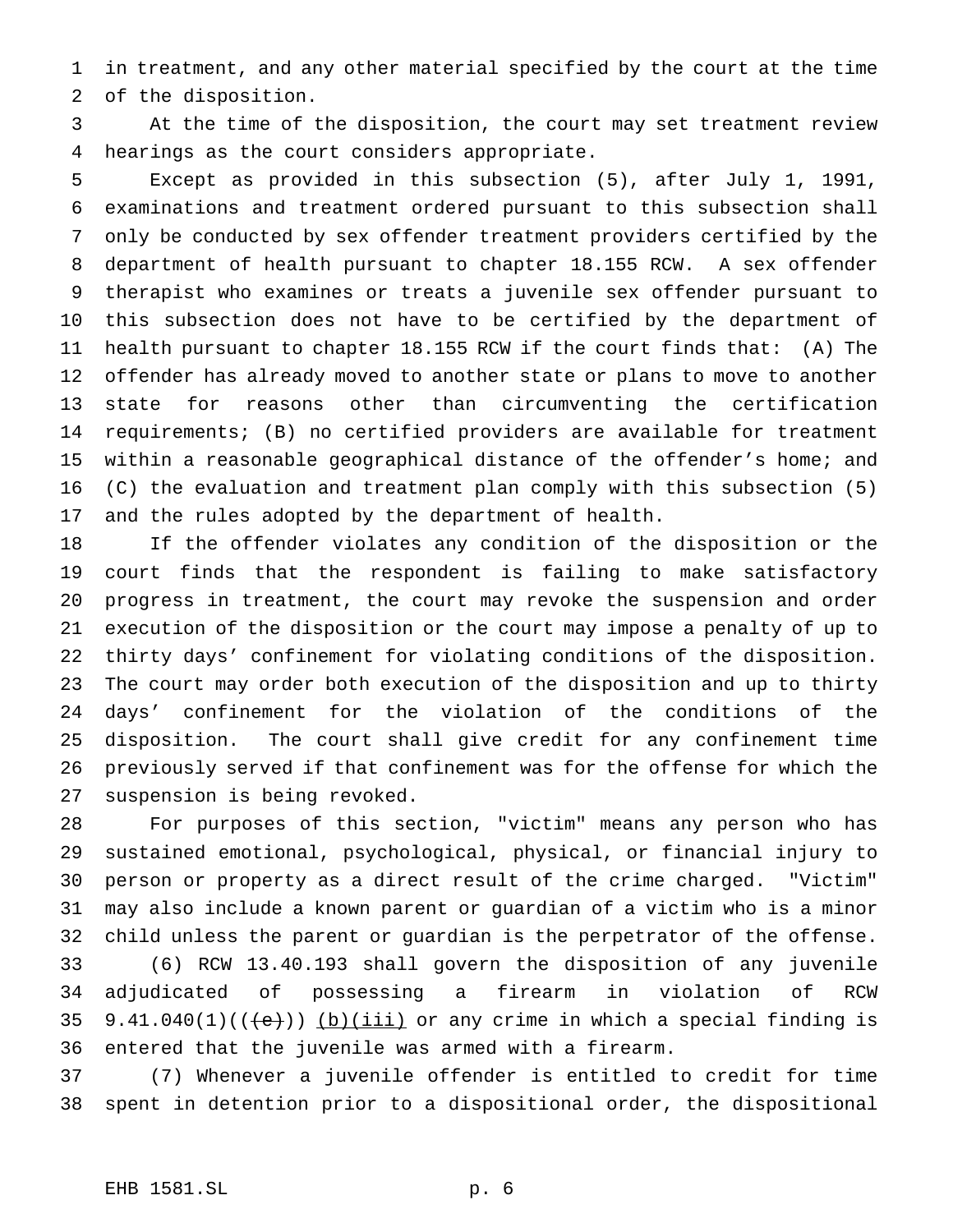order shall specifically state the number of days of credit for time served.

 (8) Except as provided for in subsection (4)(b) or (5) of this section or RCW 13.40.125, the court shall not suspend or defer the imposition or the execution of the disposition.

 (9) In no case shall the term of confinement imposed by the court at disposition exceed that to which an adult could be subjected for the same offense.

 **Sec. 2.** RCW 13.40.215 and 1995 c 324 s 1 are each amended to read as follows:

 (1)(a) Except as provided in subsection (2) of this section, at the earliest possible date, and in no event later than thirty days before discharge, parole, or any other authorized leave or release, or before transfer to a community residential facility, the secretary shall send written notice of the discharge, parole, authorized leave or release, or transfer of a juvenile found to have committed a violent offense, a sex offense, or stalking, to the following:

 (i) The chief of police of the city, if any, in which the juvenile will reside;

 (ii) The sheriff of the county in which the juvenile will reside; and

 (iii) The approved private schools and the common school district board of directors of the district in which the juvenile intends to reside or the approved private school or public school district in which the juvenile last attended school, whichever is appropriate, except when it has been determined by the department that the juvenile is twenty-one years old; is not required to return to school under chapter 28A.225 RCW; or will be in the community for less than seven consecutive days on approved leave and will not be attending school during that time.

 (b) After the effective date of this act, the department shall send 32 a written notice to approved private and public schools under the same conditions identified in subsection (1)(a)(iii) of this section when a juvenile adjudicated of any offense is transferred to a community 35 residential facility.

 (c) The same notice as required by (a) of this subsection shall be sent to the following, if such notice has been requested in writing about a specific juvenile: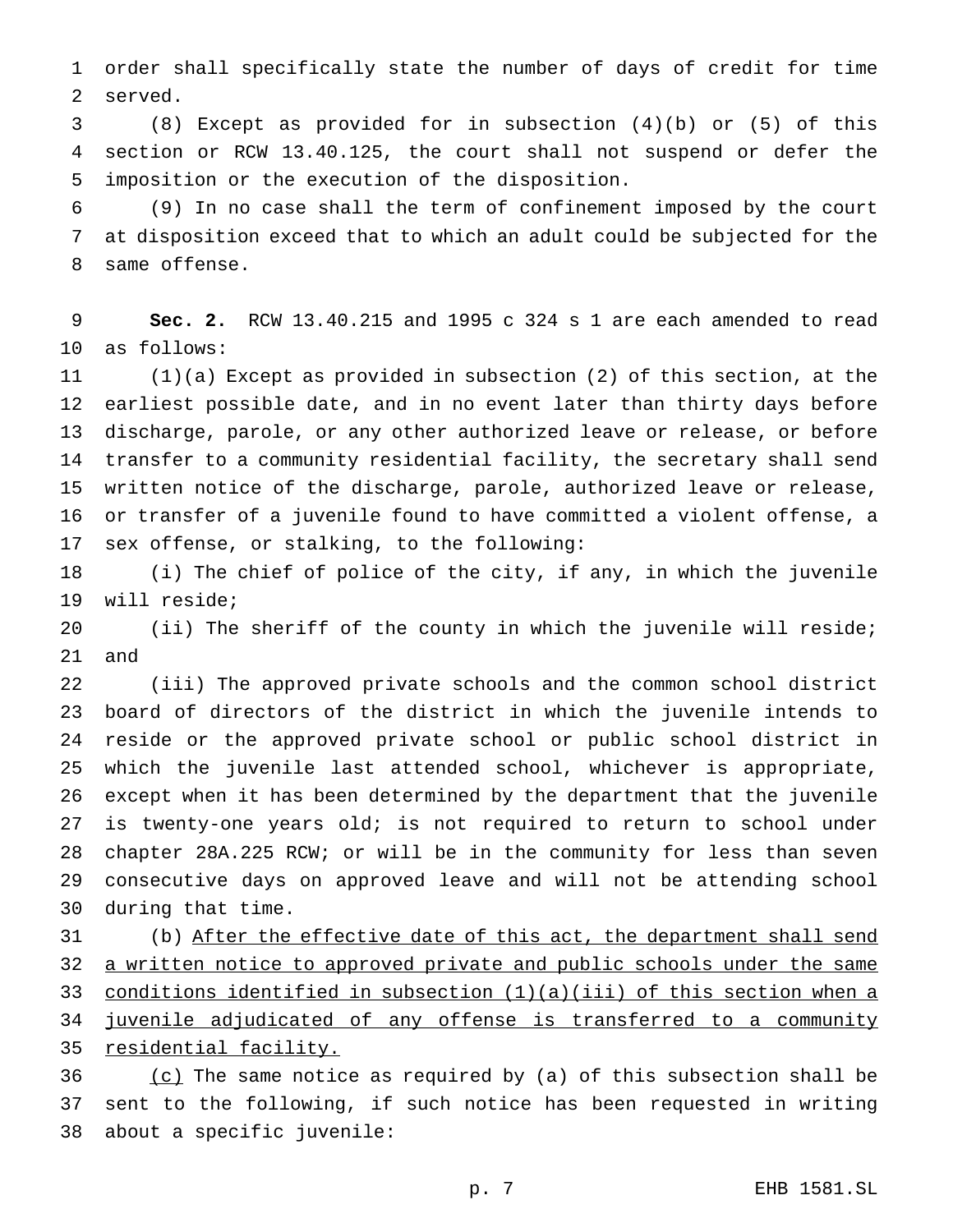(i) The victim of the offense for which the juvenile was found to have committed or the victim's next of kin if the crime was a homicide; (ii) Any witnesses who testified against the juvenile in any court proceedings involving the offense; and

 (iii) Any person specified in writing by the prosecuting attorney. Information regarding victims, next of kin, or witnesses requesting the notice, information regarding any other person specified in writing by the prosecuting attorney to receive the notice, and the notice are confidential and shall not be available to the juvenile. The notice to the chief of police or the sheriff shall include the identity of the juvenile, the residence where the juvenile will reside, the identity of the person, if any, responsible for supervising the juvenile, and the time period of any authorized leave.

14 ( $(\{e\})$ )  $\underline{d}$  The thirty-day notice requirements contained in this subsection shall not apply to emergency medical furloughs.

16  $((\{d\})$  (e) The existence of the notice requirements in this subsection will not require any extension of the release date in the event the release plan changes after notification.

 (2)(a) If a juvenile found to have committed a violent offense, a sex offense, or stalking escapes from a facility of the department, the secretary shall immediately notify, by the most reasonable and expedient means available, the chief of police of the city and the sheriff of the county in which the juvenile resided immediately before the juvenile's arrest. If previously requested, the secretary shall also notify the witnesses and the victim of the offense which the juvenile was found to have committed or the victim's next of kin if the crime was a homicide. If the juvenile is recaptured, the secretary shall send notice to the persons designated in this subsection as soon as possible but in no event later than two working days after the department learns of such recapture.

 (b) The secretary may authorize a leave, for a juvenile found to have committed a violent offense, a sex offense, or stalking, which shall not exceed forty-eight hours plus travel time, to meet an emergency situation such as a death or critical illness of a member of the juvenile's family. The secretary may authorize a leave, which shall not exceed the time medically necessary, to obtain medical care not available in a juvenile facility maintained by the department. Prior to the commencement of an emergency or medical leave, the secretary shall give notice of the leave to the appropriate law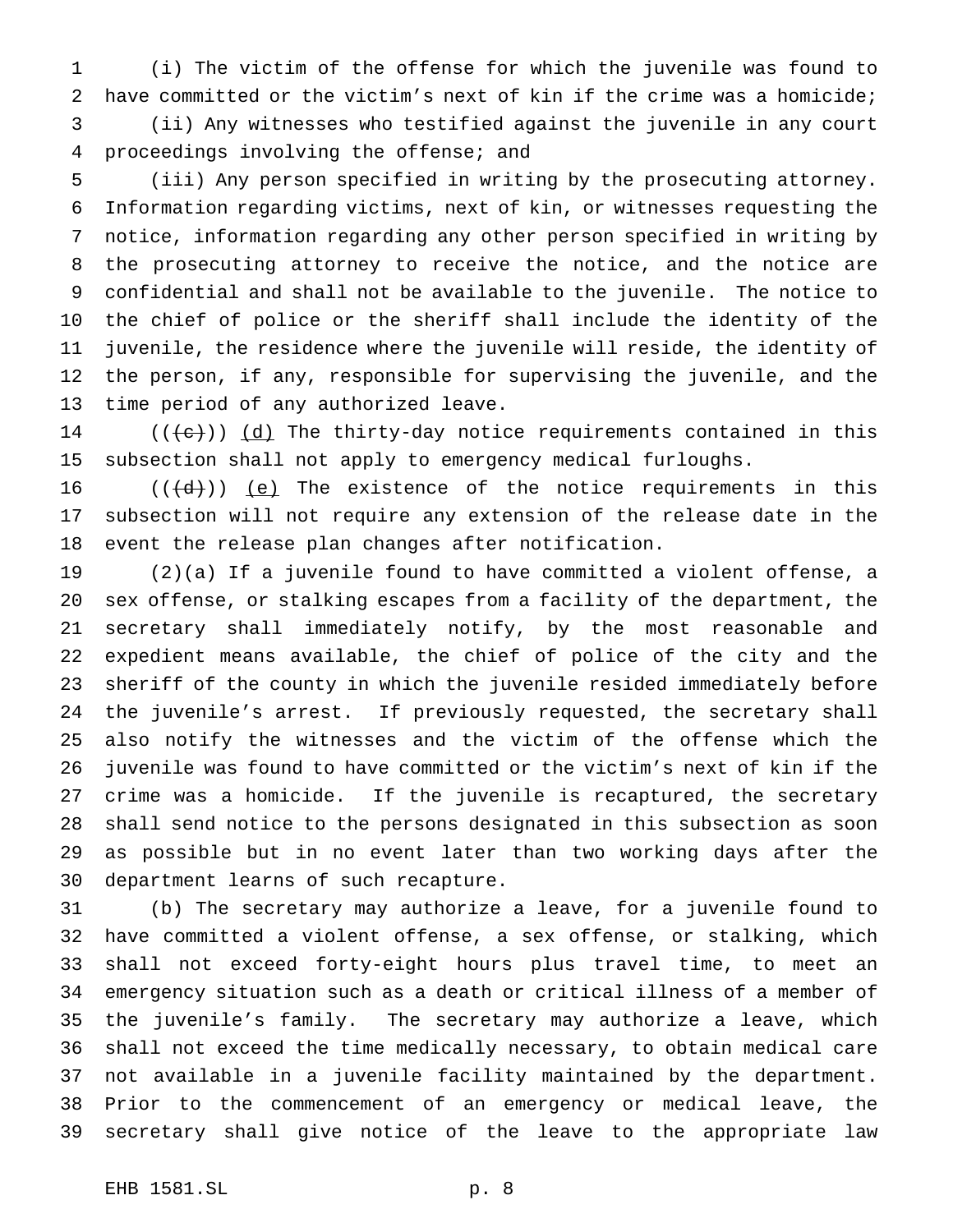enforcement agency in the jurisdiction in which the juvenile will be during the leave period. The notice shall include the identity of the juvenile, the time period of the leave, the residence of the juvenile during the leave, and the identity of the person responsible for supervising the juvenile during the leave. If previously requested, the department shall also notify the witnesses and victim of the offense which the juvenile was found to have committed or the victim's next of kin if the offense was a homicide.

 In case of an emergency or medical leave the secretary may waive all or any portion of the requirements for leaves pursuant to RCW 13.40.205 (2)(a), (3), (4), and (5).

 (3) If the victim, the victim's next of kin, or any witness is under the age of sixteen, the notice required by this section shall be sent to the parents or legal guardian of the child.

 (4) The secretary shall send the notices required by this chapter to the last address provided to the department by the requesting party. The requesting party shall furnish the department with a current address.

 (5) Upon discharge, parole, or other authorized leave or release, 20 a convicted juvenile sex offender shall not attend a public or approved 21 private elementary, middle, or high school that is attended by a victim 22 or a sibling of a victim of the sex offender. The parents or legal guardians of the convicted juvenile sex offender shall be responsible for transportation or other costs associated with or required by the sex offender's change in school that otherwise would be paid by a school district. Upon discharge, parole, or other authorized leave or release of a convicted juvenile sex offender, the secretary shall send written notice of the discharge, parole, or other authorized leave or release and the requirements of this subsection to the common school district board of directors of the district in which the sex offender intends to reside or the district in which the sex offender last 32 attended school, whichever is appropriate. The secretary shall send a 33 similar notice to any approved private school the juvenile will attend, 34 if known, or if unknown, to the approved private schools within the district the juvenile resides or intends to reside.

 (6) For purposes of this section the following terms have the following meanings:

 (a) "Violent offense" means a violent offense under RCW 9.94A.030; (b) "Sex offense" means a sex offense under RCW 9.94A.030;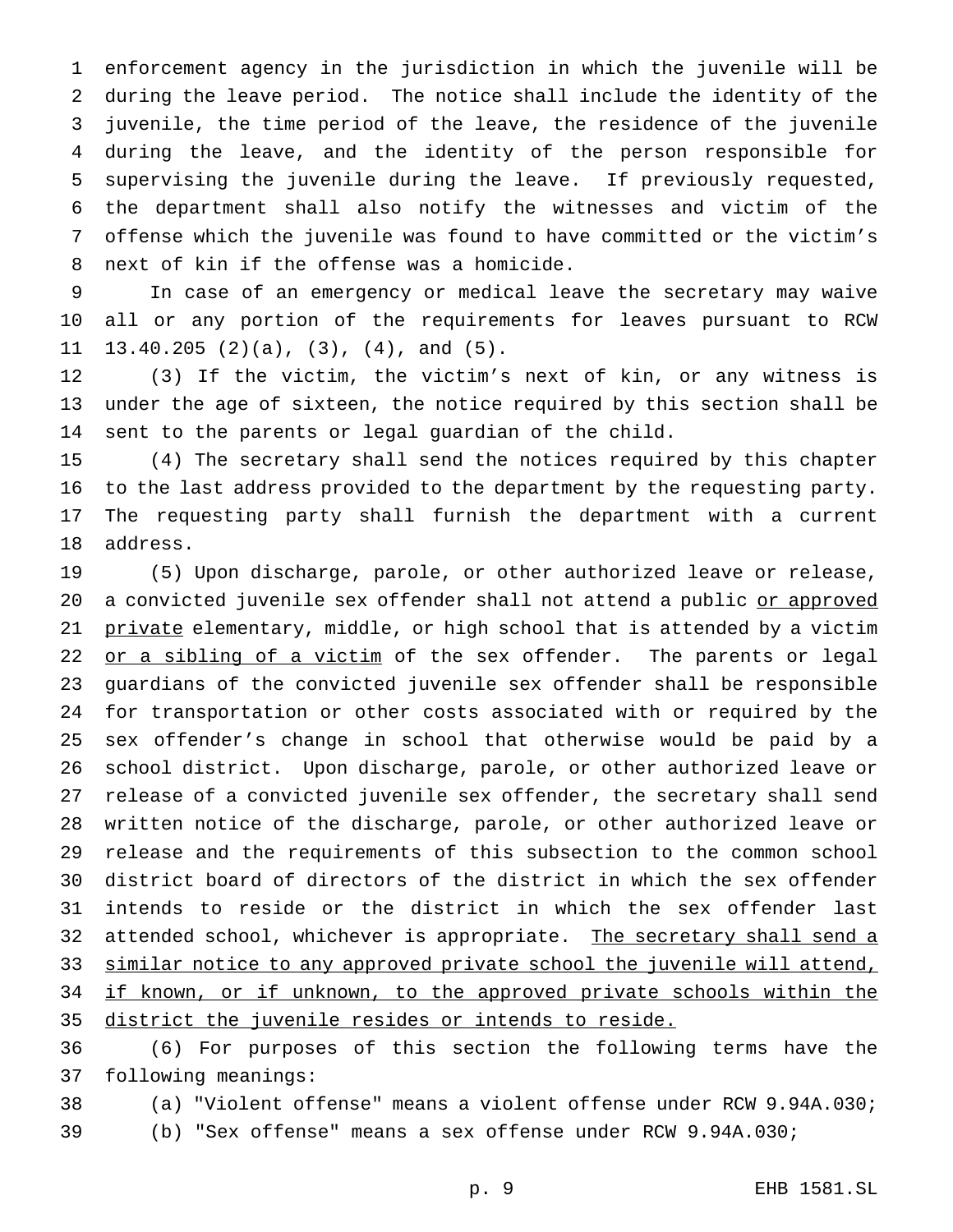(c) "Stalking" means the crime of stalking as defined in RCW 9A.46.110;

 (d) "Next of kin" means a person's spouse, parents, siblings, and children.

 **Sec. 3.** RCW 28A.225.225 and 1995 c 52 s 3 are each amended to read as follows:

 (1) All districts accepting applications from nonresident students or from students receiving home-based instruction for admission to the district's schools shall consider equally all applications received. Each school district shall adopt a policy establishing rational, fair, and equitable standards for acceptance and rejection of applications by 12 June 30, 1990. The policy may include rejection of a nonresident 13 student $((s))$  if:

14 (a) Acceptance of ((these)) a nonresident student((s)) would result 15 in the district experiencing a financial hardshipi

 (b) The student's disciplinary records indicate a history of 17 violent or disruptive behavior or gang membership; or

18 (c) The student has been expelled or suspended from a public school 19 for more than ten consecutive days. Any policy allowing for readmission of expelled or suspended students under this subsection 21 (1)(c) must apply uniformly to both resident and nonresident 22 applicants.

 For purposes of subsection (1)(b) of this section, "gang" means a 24 group which: (i) Consists of three or more persons; (ii) has 25 identifiable leadership; and (iii) on an ongoing basis, regularly conspires and acts in concert mainly for criminal purposes.

 (2) The district shall provide to applicants written notification of the approval or denial of the application in a timely manner. If the application is rejected, the notification shall include the reason or reasons for denial and the right to appeal under RCW 28A.225.230(3).

 **Sec. 4.** RCW 28A.600.010 and 1990 c 33 s 496 are each amended to read as follows:

 Every board of directors, unless otherwise specifically provided by law, shall:

35 (1) Enforce the rules ((and regulations)) prescribed by the superintendent of public instruction and the state board of education for the government of schools, pupils, and certificated employees.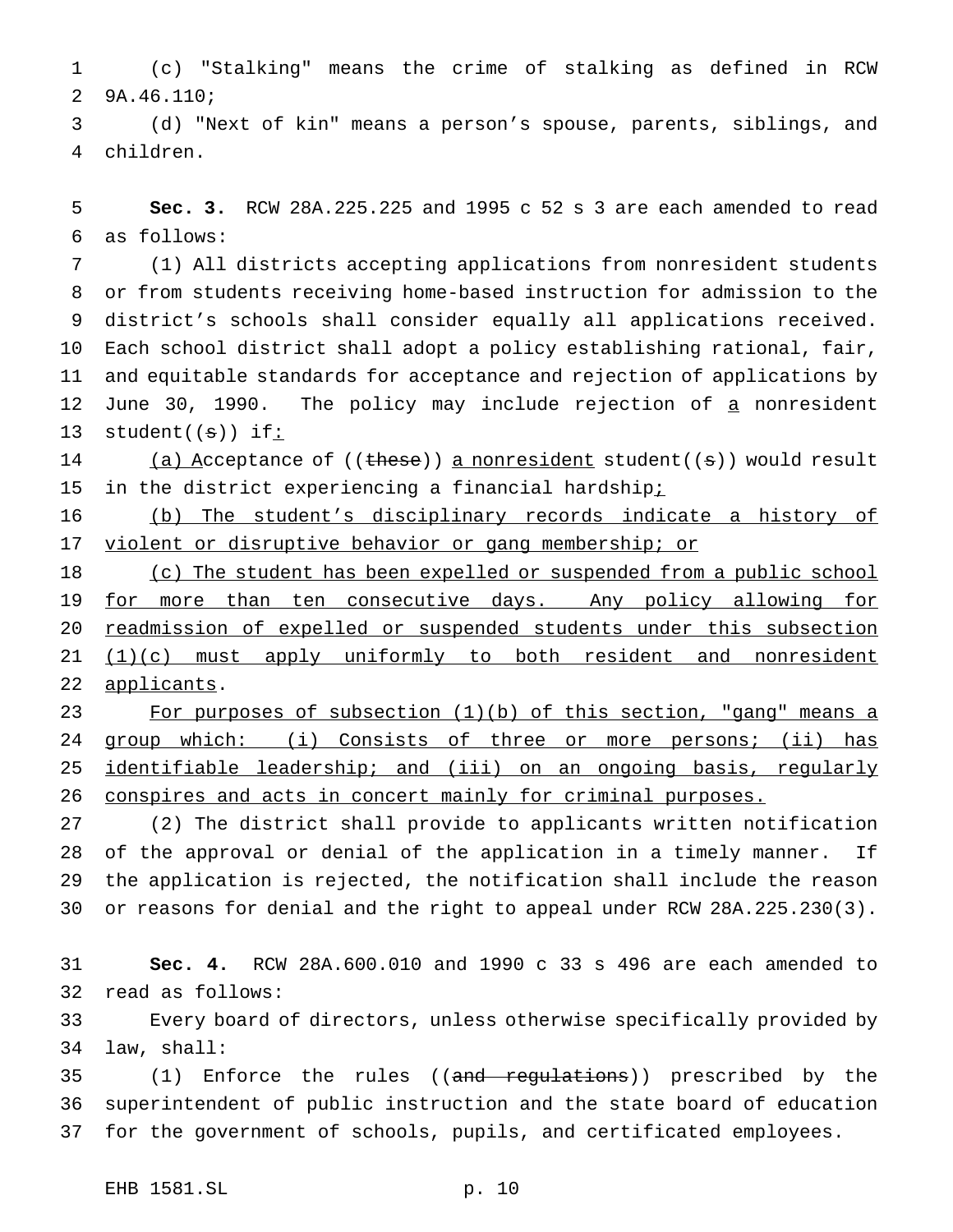(2) Adopt and make available to each pupil, teacher and parent in 2 the district reasonable written rules ((and regulations)) regarding pupil conduct, discipline, and rights, including but not limited to 4 short-term suspensions as referred to in RCW 28A.305.160 and ((long-5 term)) suspensions in excess of ten consecutive days. Such rules ((and regulations)) shall not be inconsistent with any of the following: 7 Federal statutes and regulations, state statutes, common law  $((\theta \cdot \tau))_+$ 8 the rules ((and regulations)) of the superintendent of public 9 instruction  $((\theta \cdot \tau))$ , and the state board of education  $((\theta \cdot \theta))$ . The 10 board's rules shall include such substantive and procedural due process guarantees as prescribed by the state board of education under RCW 28A.305.160. Commencing with the 1976-77 school year, when such rules 13 ((and regulations)) are made available to each pupil, teacher, and parent, they shall be accompanied by a detailed description of rights, 15 responsibilities, and authority of teachers and principals with respect to the discipline of pupils as prescribed by state statutory law, 17 superintendent of public instruction, and state board of education 18 rules ((and regulations)) and rules and regulations of the school district.

 For the purposes of this subsection, computation of days included in "short-term" and "long-term" suspensions shall be determined on the basis of consecutive school days.

 (3) Suspend, expel, or discipline pupils in accordance with RCW 28A.305.160.

 **Sec. 5.** RCW 28A.600.420 and 1995 c 335 s 304 are each amended to read as follows:

 (1) Any elementary or secondary school student who is determined to have carried a firearm onto, or to have possessed a firearm on, public elementary or secondary school premises, public school-provided transportation, or areas of facilities while being used exclusively by public schools, shall be expelled from school for not less than one year under RCW 28A.600.010. The superintendent of the school district, educational service district, state school for the deaf, or state school for the blind may modify the expulsion of a student on a case-by-case basis.

 (2) For purposes of this section, "firearm" means a firearm as defined in 18 U.S.C. Sec. 921, and a "firearm" as defined in RCW 9.41.010.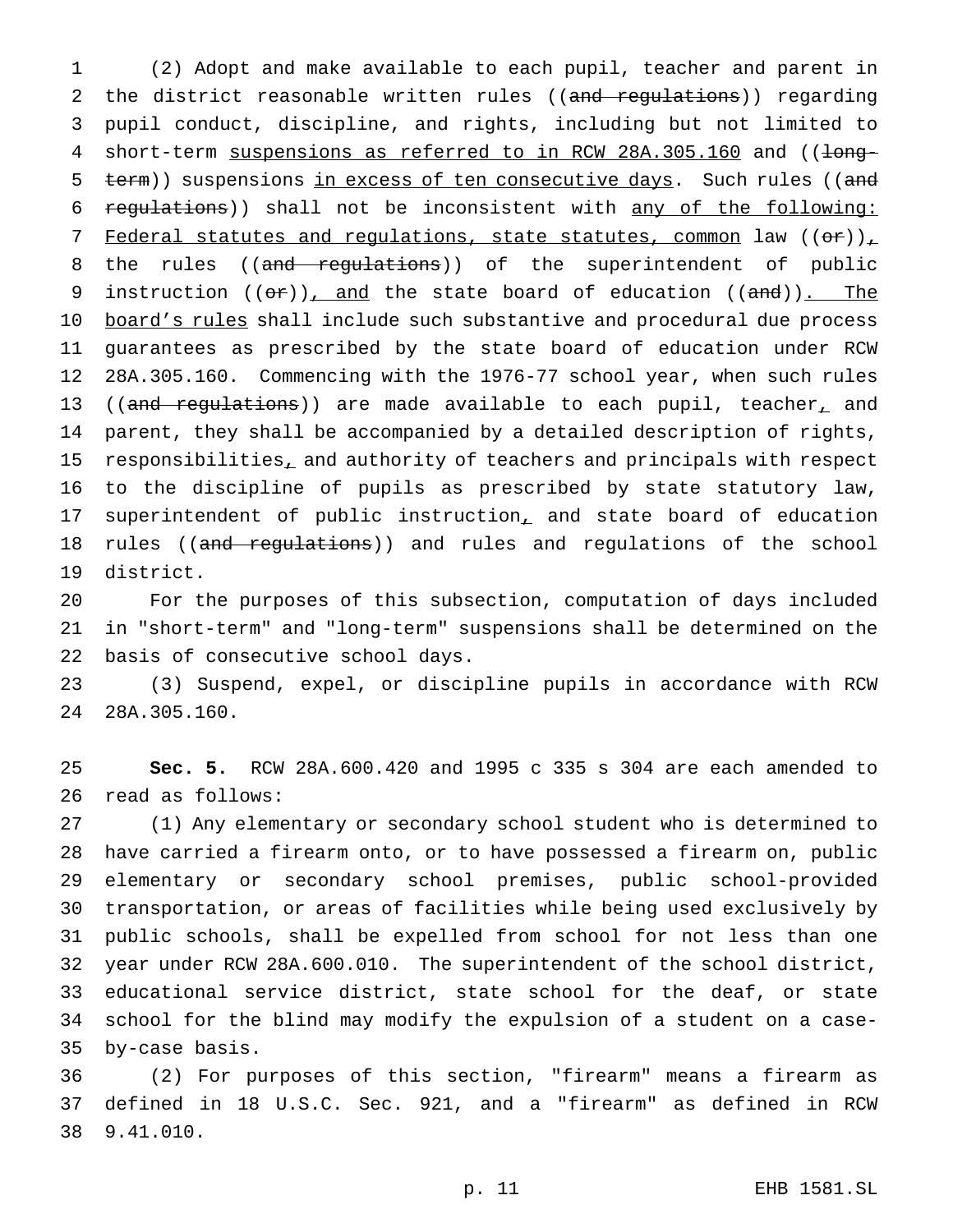(3) This section shall be construed in a manner consistent with the individuals with disabilities education act, 20 U.S.C. Sec. 1401 et seq.

 (4) Nothing in this section prevents a public school district, educational service district, the state school for the deaf, or the state school for the blind if it has expelled a student from such student's regular school setting from providing educational services to the student in an alternative setting.

(5) This section does not apply to:

 (a) Any student while engaged in military education authorized by school authorities in which rifles are used but not other firearms; or (b) Any student while involved in a convention, showing, demonstration, lecture, or firearms safety course authorized by school authorities in which the rifles of collectors or instructors are handled or displayed but not other firearms; or

 (c) Any student while participating in a rifle competition authorized by school authorities.

18 (6) A school district may suspend or expel a student for up to one 19 year subject to subsections (1), (3), (4), and (5) of this section, if the student acts with malice as defined under RCW 9A.04.110 and 21 displays an instrument that appeared to be a firearm, on public elementary or secondary school premises, public school-provided transportation, or areas of facilities while being used exclusively by public schools.

 NEW SECTION. **Sec. 6.** A new section is added to chapter 28A.150 RCW to read as follows:

 (1) The board of directors of school districts may contract with alternative educational service providers for eligible students. Alternative educational service providers that the school district may contract with include, but are not limited to:

(a) Other schools;

 (b) Alternative education programs not operated by the school district;

(c) Education centers;

(d) Skills centers;

(e) Dropout prevention programs; or

 (f) Other public or private organizations, excluding sectarian or religious organizations.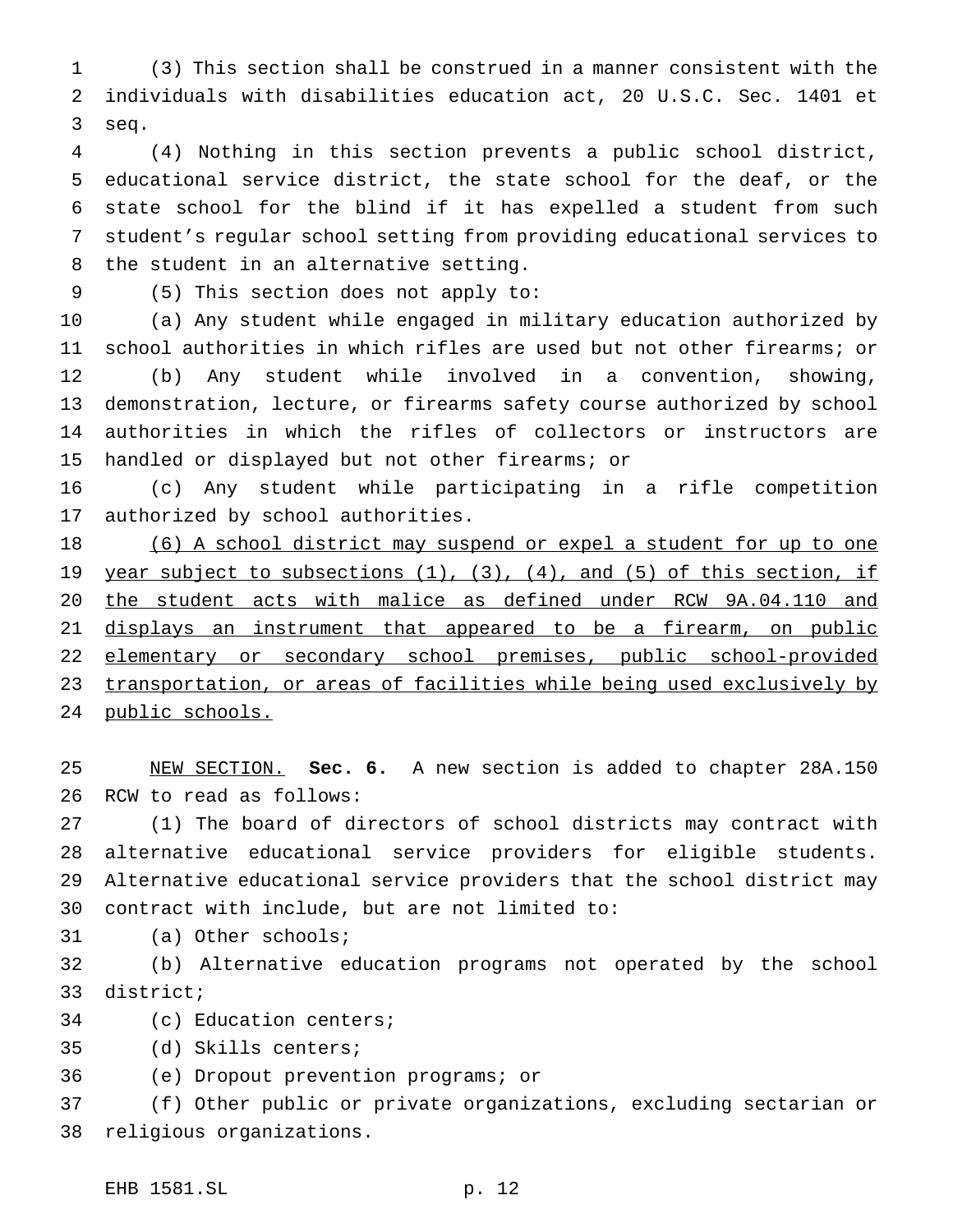(2) Eligible students include students who are likely to be expelled or who are enrolled in the school district but have been suspended, are academically at risk, or who have been subject to repeated disciplinary actions due to behavioral problems.

 (3) If a school district board of directors chooses to initiate specialized programs for students at risk of expulsion or who are failing academically by contracting out with alternative educational service providers identified in subsection (1) of this section, the school district board of directors and the organization must specify the specific learning standards that students are expected to achieve. Placement of the student shall be jointly determined by the school district, the student's parent or legal guardian, and the alternative educational service provider.

 (4) For the purpose of this section, the superintendent of public instruction shall adopt rules for reporting and documenting enrollment. Students may reenter at the grade level appropriate to the student's ability. Students who are sixteen years of age or older may take the GED test.

 (5) The board of directors of school districts may require that students who would otherwise be suspended or expelled attend schools or programs listed in subsection (1) of this section as a condition of continued enrollment in the school district.

 **Sec. 7.** RCW 28A.205.020 and 1993 c 211 s 2 are each amended to read as follows:

 Only eligible common school dropouts shall be enrolled in a certified education center for reimbursement by the superintendent of 27 public instruction as provided in RCW 28A.205.040.  $((N\Theta))$  A person 28 ((shall be considered)) is not an eligible common school dropout 29 ((who)) if: (1) The person has completed high school, (2) ((who)) the 30 person has not reached his or her ((thirteenth)) twelfth birthday or 31 has passed his or her twentieth birthday,  $((or))$  (3) the person shows proficiency beyond the high school level in a test approved by the superintendent of public instruction to be given as part of the initial 34 diagnostic procedure, or (4) ((until)) less than one month has passed 35 after ((he or she)) the person has dropped out of any common school and 36 the education center has not received written verification from a school official of the common school last attended in this state that 38 ((such)) the person is no longer in attendance at ((such)) the